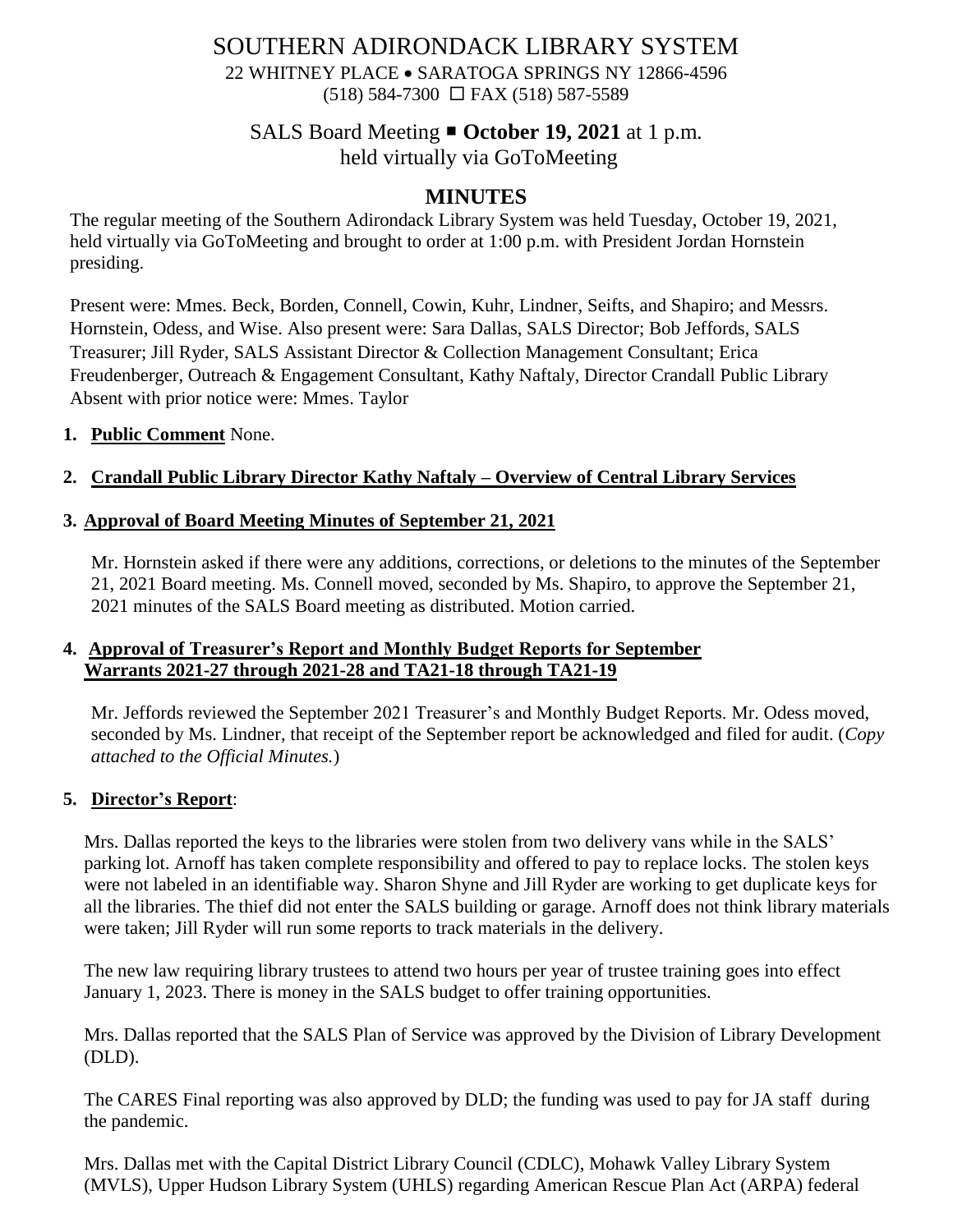funds \$325,975 dollars. Under ARPA, the funding will be used to help communities respond directly and immediately to the pandemic, as well as to related economic and community needs through equitable approaches in digital inclusion and library services. Matching requirements for these funds are waived. The funds should be used to advance digital inclusion in collaboration with public library systems and public libraries.

Projects must address a minimum of three of five areas:

- Affordable robust broadband internet service;
- Internet-enabled devices that meet the needs of the user:
- Access to digital literacy training;
- Quality technical support;
- Applications and online content designed to enable and encourage self-sufficiency, participation, and collaboration.

Project activities must occur between September 1, 2021 and June 30, 2022. All funds must be spent by July 31, 2022. Deadline for submission is November 18th. Approval of application is 4-6 weeks after submission.

Mrs. Dallas, Jack Scott, and Erica Freudenberger proposed using the funds to make SALS library websites ADA accessible.

The search committee is setting up interviews with candidates for the Financial – Administrative Manager Position and plan to interview candidates the week of October 25<sup>th</sup>, 2021.

Dianne Winter is working with Mr. Jeffords and Mrs. Dallas and will come to SALS to help with payroll and accounts payable. Many of her other responsibilities have been shared among staff.

SALS staff continues to work a hybrid in office/remote work schedule.

Adirondack Cabling will be doing some wiring work necessary for the new phone system.

SALS has signed on as a partner for a Schmidt Family Foundation Grant being submitted by Older Adults Technology Services (OATS). This project would provide digital training for older adults. SALS is awaiting word if it will be funded.

Assemblywoman Woerner suggested SALS participate in the Human Library Project. SALS is moving forward with this project and is hoping to partner with Leslie Gallager and Human Library NYC.

- A. *Joint Automation Report*:
- B. *Other*:

## **6. Committee Reports**:

- A. *Audit & Finance (R. Wise, chair):* Reminder the board will vote to approve the 2022 SALS budget.
- B. *Building (C. Connell, chair):* None*.*
- C. *Bylaws Committee (R. Wise, chair)*: Reminder to return conflict of interest certification.
- D. *Central Library Aid and Services (M. Shapiro, chair):* None.
- E. *County Aid Coordinators (Seifts, Connell, Odess, Cowin):* None.
- F. *Library Services (C. Kuhr, chair):* None.
- G. *Personnel (L. Borden, chair):* Linda Borden, Bob Jeffords, Russ Wise, Sara Dallas met to discuss replacing SALS Financial – Administrative Manager, Dianne Winter.
- H. *Trustee Nominating: (E. Cowin, chair):* None.